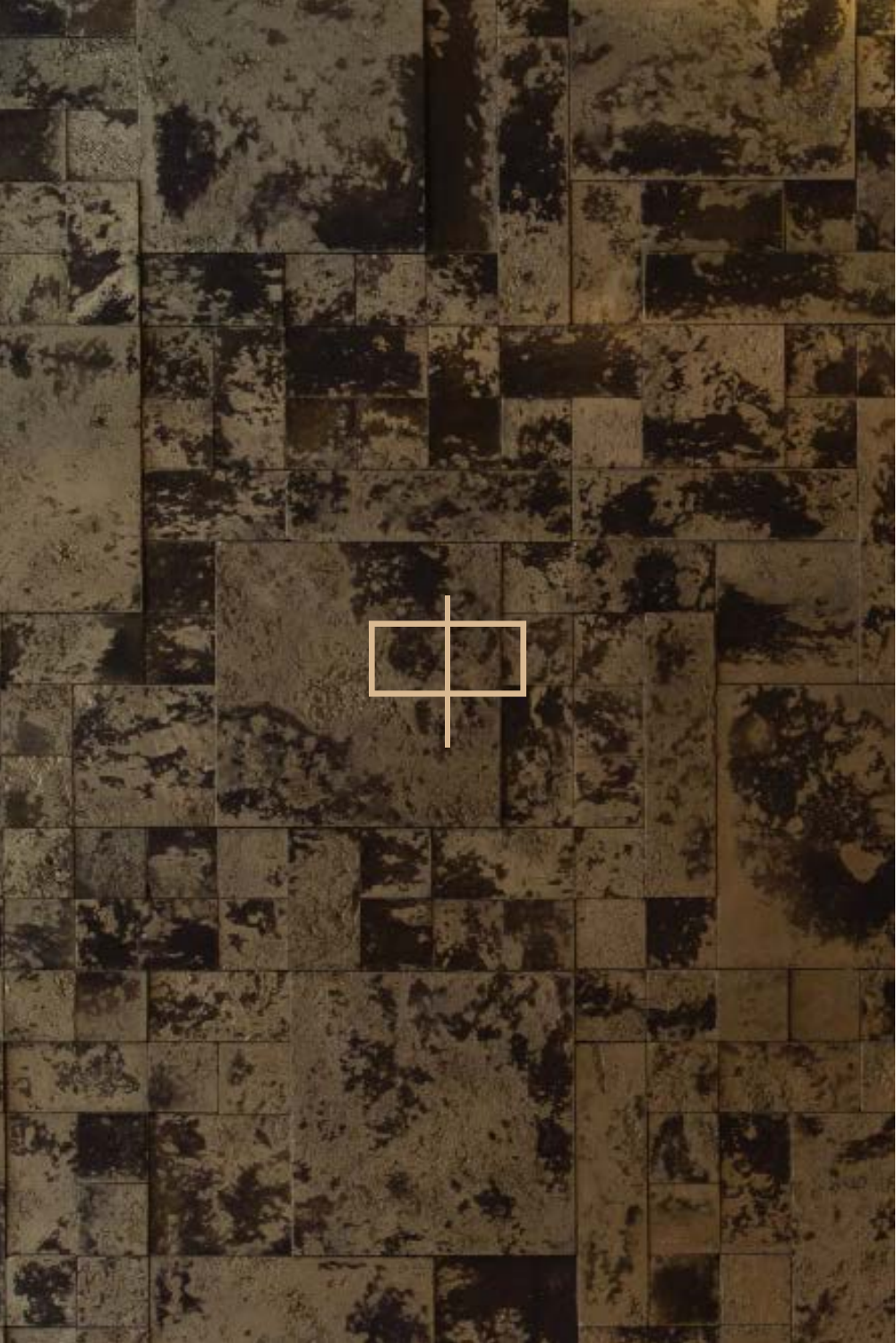|          | Edamame                                      | 22         |
|----------|----------------------------------------------|------------|
|          | Sunomono                                     | 20         |
|          | Sealed tuna sashimi                          | 44         |
|          | Sealed salmon sashimi                        | 42         |
|          | White fish carpaccio                         | 33         |
|          | Salmon carpaccio   8 fatias                  |            |
|          | (add white truffle olive oil)                | $33 (+5)$  |
|          | Salmon carpaccio   16 fatias                 |            |
|          | (add white truffle olive oil)                | $60 (+10)$ |
|          | Fatty salmon carpaccio   8 fatias            |            |
|          | (add white truffle olive oil)                | $40 (+5)$  |
|          | Fatty salmon carpaccio   16 fatias           |            |
|          | (add white truffle olive oil)                | 73 (+10)   |
|          | Octopus carpaccio                            | 98         |
|          | Tuna carpaccio                               | 37         |
|          | Ussuzukuri                                   | 57         |
| starters | Salmon tartare                               | 59         |
|          | Spicy tuna tartare                           | 59         |
|          | Truffled centolla tartare                    | 185        |
|          | Special tartare   salmon, scallop and shrimp | 66         |
|          | Ceviche                                      | 88         |
|          | Crispy rice spicy tuna                       | 35         |
|          | Crispy rice salmon                           | 35         |
|          | Fresh oysters   six pieces                   | 45         |
|          | Crispy oysters   two pieces                  | 25         |
|          | Crispy squid with wasabi mayo                | 46         |
|          | Shimeji                                      | 40         |
|          | Shitake                                      | 40         |
|          | Hana-nira and octopus                        | 72         |
|          | Guioza                                       | 28         |
|          | Rock shrimp spicy                            | 50         |
|          | Shot Nakka                                   | 45         |
|          |                                              |            |
|          | Tuna tartare with caviar                     | 130<br>178 |
| caviar   | Toro tartare with caviar                     |            |
| giaveri  | Siberian Baerii   lata de 15g                | 380        |
|          | $O$ ssetra   lata de 15g                     | 420        |
|          | Beluga Siberian   lata de 15g                | 490        |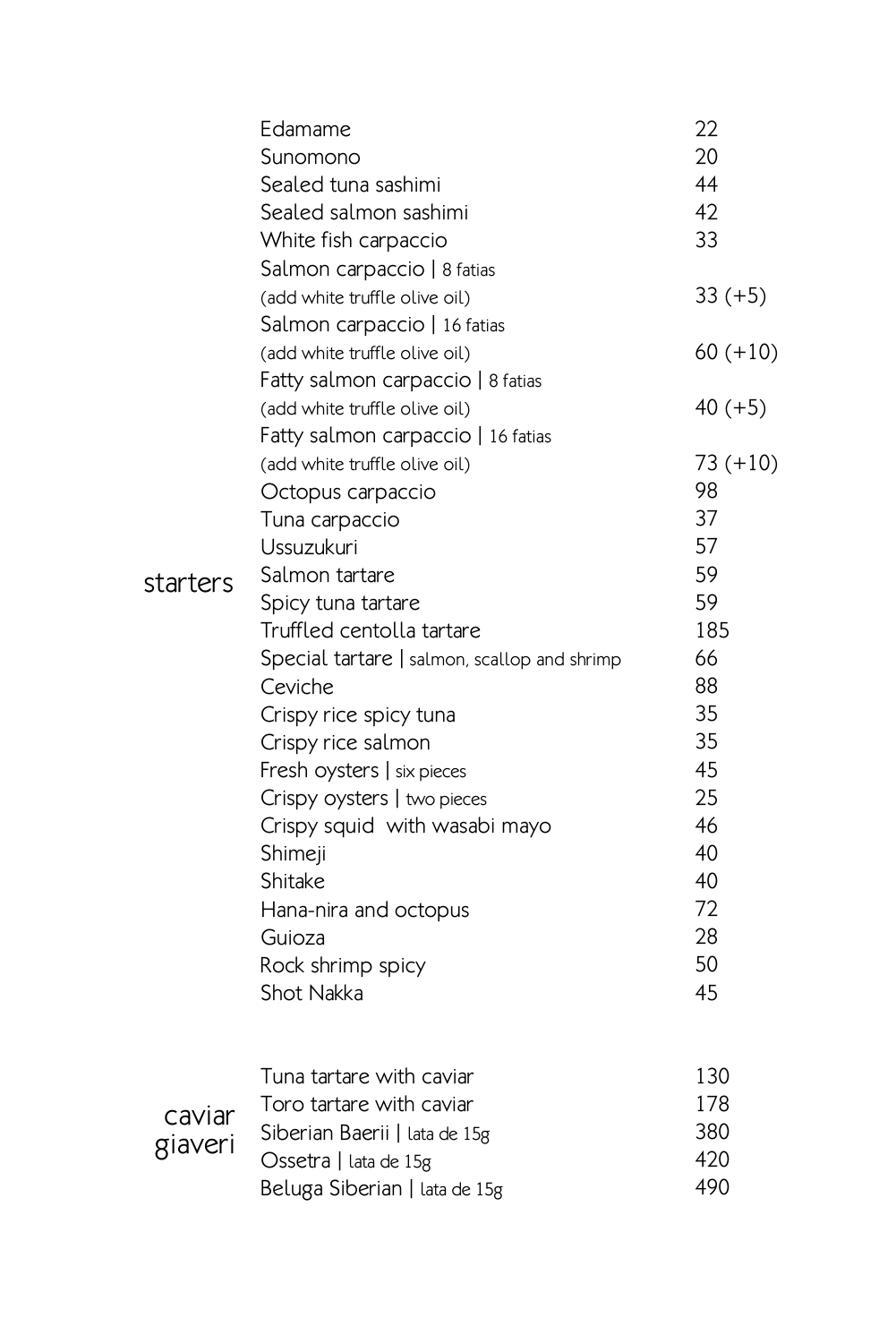| batera        | Salmon                                         | 37        |
|---------------|------------------------------------------------|-----------|
| pressed sushi | Spicy tuna                                     | 37        |
|               |                                                |           |
| hot roll      | Philadelphia<br>Salmon                         | 37<br>37  |
|               |                                                |           |
|               | Salmon                                         | 35        |
|               | California                                     | 26        |
|               | Spicy tuna                                     | 37        |
| uramaki       | Salmon Skin                                    | 33        |
|               | Ebiten                                         | 44        |
|               | Special Ebiten<br>Eel                          | 51<br>150 |
|               |                                                |           |
|               | Tuna                                           | 26        |
|               | Toro With chives                               | 66        |
| hossomaki     | Salmon                                         | 22        |
|               | Cucumber                                       | 19        |
|               | Kani-Kama                                      | 20        |
|               | Shrimp                                         | 30        |
|               | Tuna                                           | 30        |
|               | Toro                                           | 68        |
|               | Salmon                                         | 26        |
|               | Fatty salmon                                   | 29        |
|               | California                                     | 22        |
|               | Spicy tuna                                     | 29        |
| temaki        | Shrimp                                         | 33        |
|               | Special shrimp                                 | 35        |
|               | shrimp, cucumber, olive oil and lime<br>Ebiten | 35        |
|               | Salmon roe                                     | 75        |
|               | Eel                                            | 90        |
|               | Salmon skin                                    | 24        |
|               | Scallop                                        | 56        |
|               | Scallop and shrimp                             | 49        |
|               | Spanishh octopus                               | 42        |
|               | Chilean centolla                               | 95        |
|               | Sea urchin                                     | 70        |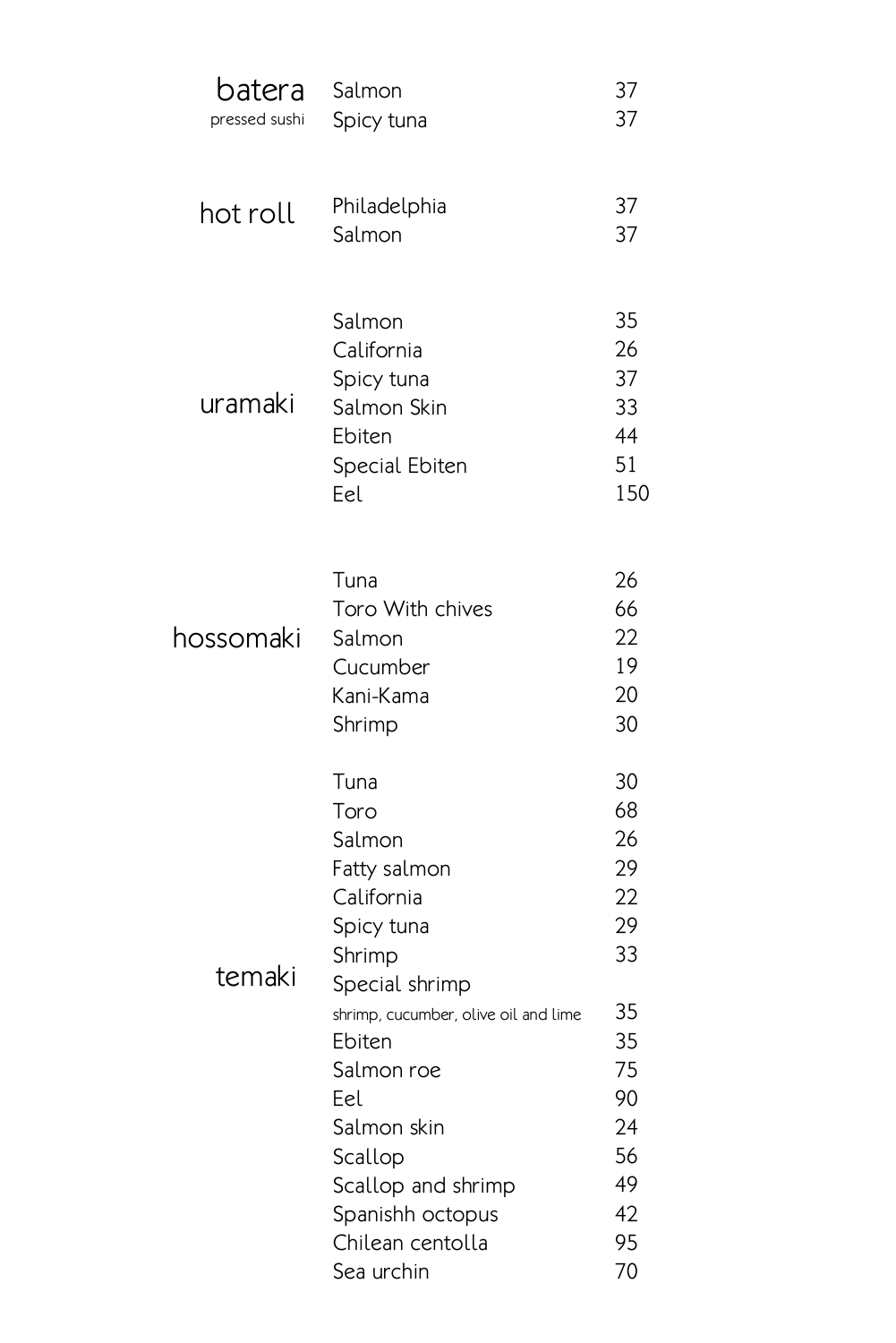|                         | Maguro                    | Tuna                                  | 30       |     |
|-------------------------|---------------------------|---------------------------------------|----------|-----|
|                         | Toro                      | Fatty tuna                            | 44       |     |
|                         | Akami bluefin             | Thin tuna bluefin                     | 70       |     |
|                         |                           | Chutoro bluefin Semi-fat tuna bluefin | 78       |     |
|                         | Toro bluefin              | Fatty tuna bluefin                    | 98       |     |
|                         | Hamachi                   | Yellowtail                            | 44       |     |
|                         | Shake                     | Salmon                                | 29       |     |
|                         | Suzuki                    | Sea bass                              | 26       |     |
|                         | Hirame                    | Fluke                                 | 24       |     |
| traditional             | Tai                       | Snapper                               | 26       |     |
| sushi<br>two pieces     | Buri                      | Yellowtail                            | 26       |     |
|                         | Katsuo                    | <b>Bonito</b>                         | 24       |     |
|                         | Aji                       | Mackerel                              | 24       |     |
|                         | Toro Saba                 | Horse mackerel                        | 29       |     |
|                         | Ebi                       | Shrimp                                | 37       |     |
|                         | <b>Ika</b>                | Squid                                 | 31       |     |
|                         | Tako                      | Octopus                               | 52       |     |
|                         | Hotategai                 | Scallop                               | 54       |     |
|                         | Uni                       | Sea urchin                            | 37       |     |
|                         | Ikura                     | Salmon roe                            | 48       |     |
|                         | Enguia                    | Eel                                   |          | 120 |
|                         | Truffled salmon jo        |                                       | 40       |     |
|                         | Truffled quail egg jo     |                                       | 40       |     |
| truffled                | Truffled salmon           |                                       | 40       |     |
| sushi                   | Truffled squid            |                                       | 40       |     |
| two pieces              | Truffled scallop          |                                       | 59       |     |
|                         | Truffled octopus          |                                       | 56       |     |
|                         |                           |                                       |          |     |
| sushis with             | Tuna with foie gras       |                                       | 42<br>40 |     |
| foie gras<br>two pieces | Jo of tuna with foie gras |                                       | 42       |     |
|                         | Lychee with foie gras     |                                       |          |     |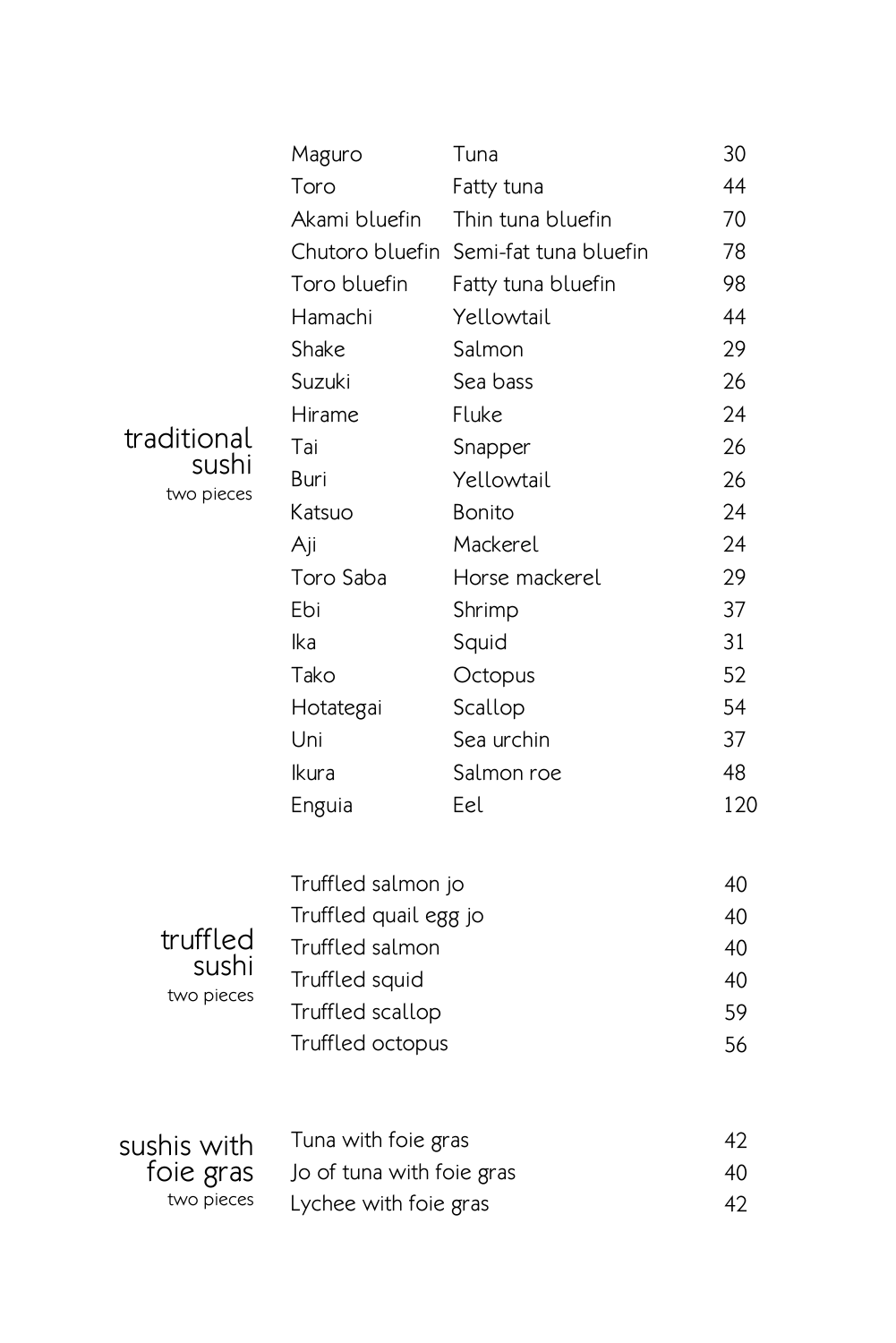|            | sealed Sealed tuna  | 35   |
|------------|---------------------|------|
|            | sushi Sealed salmon | - 30 |
| two pieces | Sealed fatty salmon | 35   |

|            | Fatty salmon                          | 33  |
|------------|---------------------------------------|-----|
|            | Salmon skin                           | 24  |
|            | Spicy tuna                            | 26  |
|            | Salmon jo                             | 24  |
|            | Salmon roe jo                         | 48  |
|            | Salmon roe jo withquail egg           | 50  |
|            | Octopus with curry and massago        | 60  |
| special    | Sea urchin with quail egg             | 46  |
| sushi      | Wagyu                                 | 37  |
| two pieces | Bijupira                              | 26  |
|            | Centolla                              | 90  |
|            | Shitake                               | 29  |
|            | Eel with avocado and roe              | 120 |
|            | Wakame                                | 29  |
|            | Bluefin tuna experience - Toro,       |     |
|            | Chutoro and Akami (one piece of each) | 107 |

| Shrimp                     | 44 |
|----------------------------|----|
| Cabocha - japanese pumpkin | 16 |
| Zucchini                   | 16 |
| Aspargus                   | 16 |
| Eggplant                   | 16 |
| Broccoli                   | 16 |
| Carrot                     | 16 |
| Okra                       | 16 |
| Sweet potato               | 16 |
| Onion                      | 16 |
| Shitake                    | 16 |
| Shimeji                    | 16 |
| Heart of palm with shisso  | 16 |
| Corn                       | 24 |
| Shisso spicy tuna          | 37 |
| Shisso spicy salmon        | 37 |
| Shisso uni (sea urchin)    | 56 |

tempura two pieces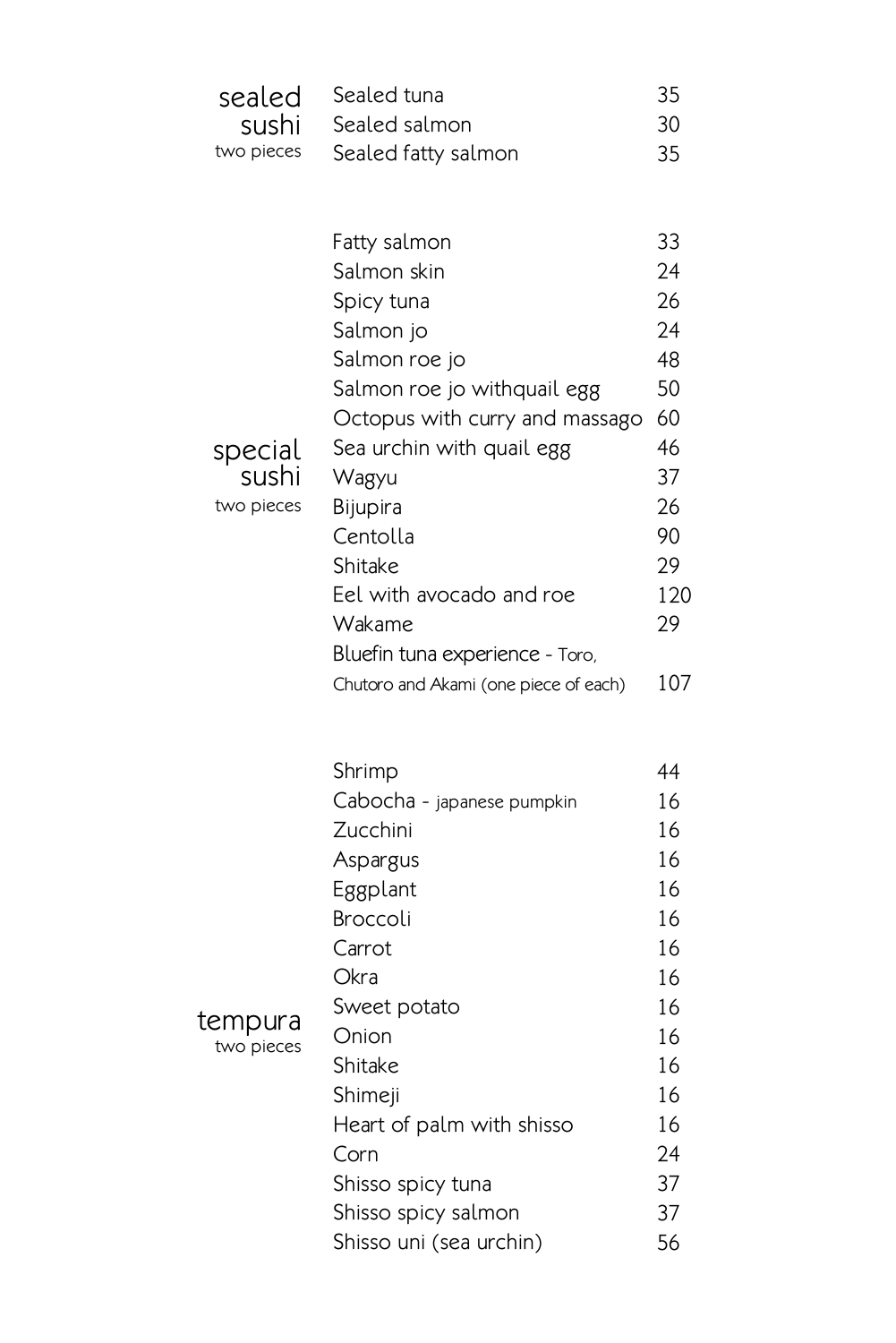|             | Maguro                                           | Tuna                                                | 44       |
|-------------|--------------------------------------------------|-----------------------------------------------------|----------|
|             | Toro                                             | Fatty tuna                                          | 102      |
|             | Akami bluefin                                    | thin tuna bluefin   one piece                       | 35       |
|             | Chutoro bluefin                                  | Semi-fat tuna bluefin   one piece                   | 39       |
|             | Toro bluefin                                     | Fatty tuna bluefin   one piece                      | 49       |
|             | Hamachi                                          | Yellowtail                                          | 102      |
| traditional | Shake                                            | Salmon                                              | 39       |
| sashimis    | Suzuki                                           | Sea bass                                            | 31       |
| five pieces | Hirame                                           | Fluke                                               | 31       |
|             | Tai                                              | Snapper                                             | 31       |
|             | Buri                                             | Yellowtail                                          | 31       |
|             | Katsuo                                           | <b>Bonito</b>                                       | 31       |
|             | Aji                                              | Mackerel                                            | 31       |
|             | Tako                                             | Octopus                                             | 88       |
|             | Hotategai                                        | Scallop                                             | 59       |
|             |                                                  |                                                     |          |
|             | Nakka Sashimi   eigtheen pieces                  |                                                     | 108      |
|             |                                                  |                                                     |          |
| truffled    |                                                  |                                                     |          |
| sashimis    | Truffled salmon                                  |                                                     | 66       |
| five pieces | Truffled octopus                                 |                                                     | 92       |
|             | Truffled scallop                                 |                                                     | 66       |
|             |                                                  |                                                     |          |
|             |                                                  |                                                     |          |
|             | Wagyu   six pieces<br>Fatty salmon   five pieces |                                                     | 66       |
| special     | Sealed fatty salmon   five pieces                |                                                     | 55<br>59 |
| sashimis    |                                                  | Salmon with truffled quail egg   two pieces         | 40       |
|             |                                                  | Wagyu with foie gras and black truffle   two pieces | 51       |
|             | Centolla                                         |                                                     | 218      |
|             | Lobster   on request                             |                                                     | 210      |
|             |                                                  |                                                     |          |
|             | Salmon                                           |                                                     | 53       |
|             | White fish                                       |                                                     | 54       |
| hot dish    | Snapper with basil olive oil                     |                                                     | 53       |
|             |                                                  | Black cod with misso sauce   on request             | 75       |
|             | Beef shogayaki                                   |                                                     | 54       |
|             |                                                  |                                                     |          |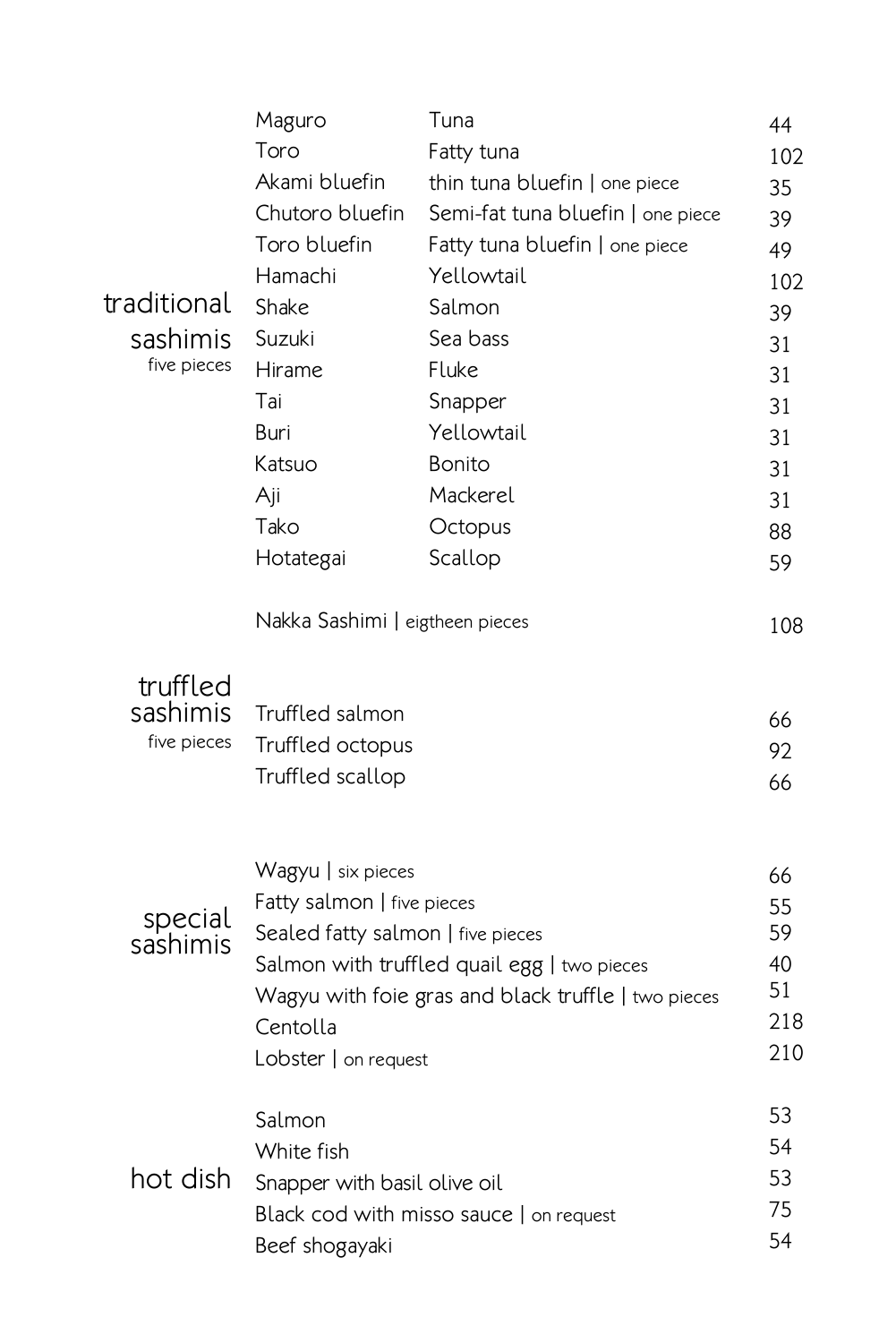|           | Aspargus                            | 15       |
|-----------|-------------------------------------|----------|
|           | <b>Broccoli</b>                     | 15       |
|           | Eggplant                            | 15       |
|           | Okra                                | 15       |
|           | Zucchini                            | 15       |
|           | Coalho cheese                       | 17       |
|           | Zucchini with coalho cheese         |          |
|           | and truffled honey                  | 17       |
| robata    | Pancetta                            | 17       |
|           | Chicken wings                       | 17       |
|           | Meat                                | 24       |
|           | Crispy meat                         | 24       |
|           | Crispy chicken                      | 18       |
|           | Crispy quail egg                    | 18       |
|           | Shitake                             | 20       |
|           | Shimeji with bacon                  | 22       |
|           | Scallop with salmon                 | 66       |
|           | Octopus                             | 104      |
|           |                                     |          |
| side dish | Gohan<br>Rice                       | 10       |
|           | Missoshiro Soy soup                 | 11       |
|           |                                     |          |
|           | Panna cotta umeshu                  | 24       |
|           | Tofu cake with fresh                |          |
|           | guava cream                         | 24       |
|           | Chocolate brownie<br>with ice cream |          |
| dessert   | Brigadeiro on a spoon               | 24<br>24 |
|           | Mochi ice cream   ice cream         |          |
|           | wrapped in a rice dough             | 24       |
|           | Ice cream                           | 16       |
|           | Season fruit                        | 16       |
|           |                                     |          |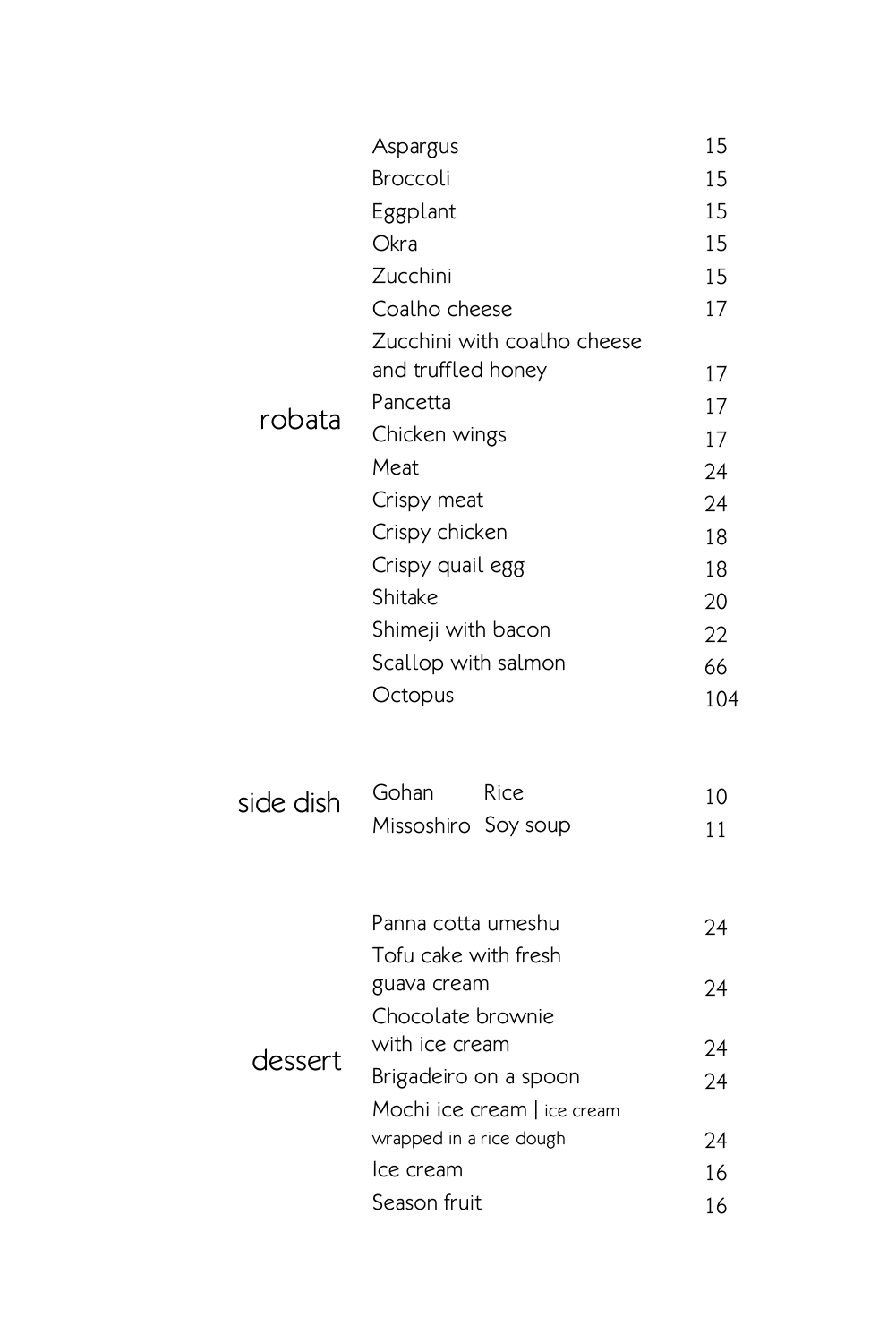Cocktails created by mixologist Jéssica Sanchez with flavours of our culinary.

|                    | Acabou a espuma   Fun<br>Clássic cocktail from Vizinho Gastrobar, in Rio de Janeiro<br>Vodka, bubble gum syrup, saccharum oil and citric acid | 32 |
|--------------------|-----------------------------------------------------------------------------------------------------------------------------------------------|----|
|                    | Plum   Tasty and fruit<br>Vodka, grapefruit, Peychaud's Bitters and japanese<br>plum soda                                                     | 32 |
|                    | Gimlet   Intense<br>Gin, yuzu and lemon                                                                                                       | 32 |
|                    | Martin   Persistent<br>Gin, grapefruit juice, Luxardo Maraschino and lemon                                                                    | 32 |
|                    | Marmalade N. 1   Tasty<br>Tanqueray gin, grapefruit marmelade with yuzu,<br>lemongrass and lychee                                             | 32 |
| nakka<br>cocktails | Don't Touch my Cocktail   Bitter<br>Amaros mix, Nakka's Ginger Ale, Fernet and sour foam                                                      | 32 |
|                    | Try $#1$   Refreshing<br>Lemongrass infusion gin, handcrafted watermelon tonic,<br>lime and celery bitter                                     | 32 |
|                    | Smoke on the Water   Fruity and smoked<br>Bacardi 8 Años rum, pineapple shrub, popicorn syrup<br>and Laphroaig Islay Whisky                   | 40 |
|                    | Mexican Boy   Refreshing<br>Tequila, pineapple syrup, mint leaves,<br>Nakka's Spiced Ginger Ale and Angostura Bitters                         | 32 |
|                    | Under My Umbrella   Spiced<br>Sailor Jerry Rum, Nakka's falernum, pineapple marmelade<br>and Angostura Bitters                                | 32 |
|                    | On the wood   Fluffy<br>Sake, gin, grapefruit saccharum oil with tangerine and melon foam                                                     | 32 |
|                    | Tropical Julep   Fluffy<br>Whiskey, mint, passion fruit, green juice and vanilla syrup                                                        | 32 |
|                    | Coffee Negroni<br>Infusion gin with coffee, antica formula, campari<br>and dark chocolate                                                     | 35 |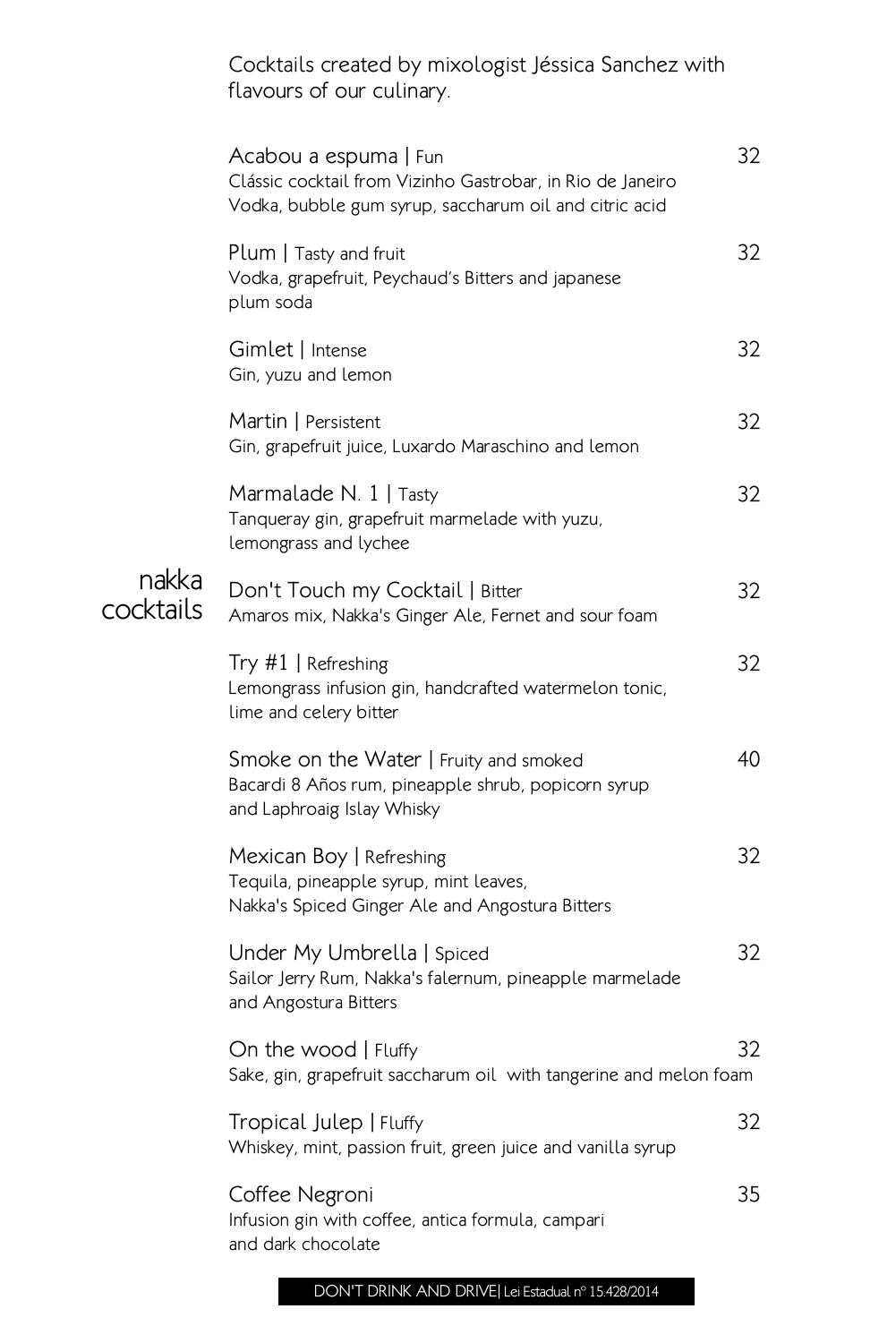|                     | classics Will be a pleasure to prepare<br>cocktails your favorite cocktail.                                                  |    |
|---------------------|------------------------------------------------------------------------------------------------------------------------------|----|
|                     | Bramble   Refreshing and fruffy<br>Gin, blackberries cream and limon                                                         | 32 |
|                     | Aviation   Floral and elegant<br>Gin, violet liqueur, maraschino and limon                                                   | 38 |
|                     | Martini 50/50   Persistent<br>Plymouth gin, dry vermut and lemon spray                                                       | 45 |
|                     | Penicillin   Intense<br>Honeycomb infused whisky, ginger syrup,<br>Laproaig Islay Whisky and Lapsang souchong-salt           | 38 |
| old is<br>cool      | Moscow Mule   Temperad<br>Vodka, Ginger Ale<br>and ginger foam<br>Famous Moscow Mule with foam<br>created by Marcelo Serrano | 40 |
|                     | Cosmopolitan   Lasting<br>Cranberry infused vodka,<br>Cointreau, lime and cranberry juice                                    | 40 |
|                     | Boulevardier   Better and intense<br>Whiskey, Campari and Antica Formula                                                     | 34 |
|                     | Bloody Mary   Flavoured<br>Celeri infusion vodka, freshmade tomato<br>juice and asian spice mix                              | 38 |
|                     | Choose your favorite gin infusion.                                                                                           |    |
|                     | Floral<br>Hibiscus flower, red fruit cinnamon and roiboas                                                                    | 42 |
| gin & tônica        | Fruity<br>Tangerine, Earl Grey, mango and cranberry                                                                          | 42 |
| no porthole infuser | Citric<br>Genger, cucumber, mint and lemon                                                                                   | 42 |
|                     | Whats Up?<br>Ask bartender about our special<br>infusion of the day.                                                         | 42 |

## DON'T DRINK AND DRIVE| Lei Estadual nº 15.428/2014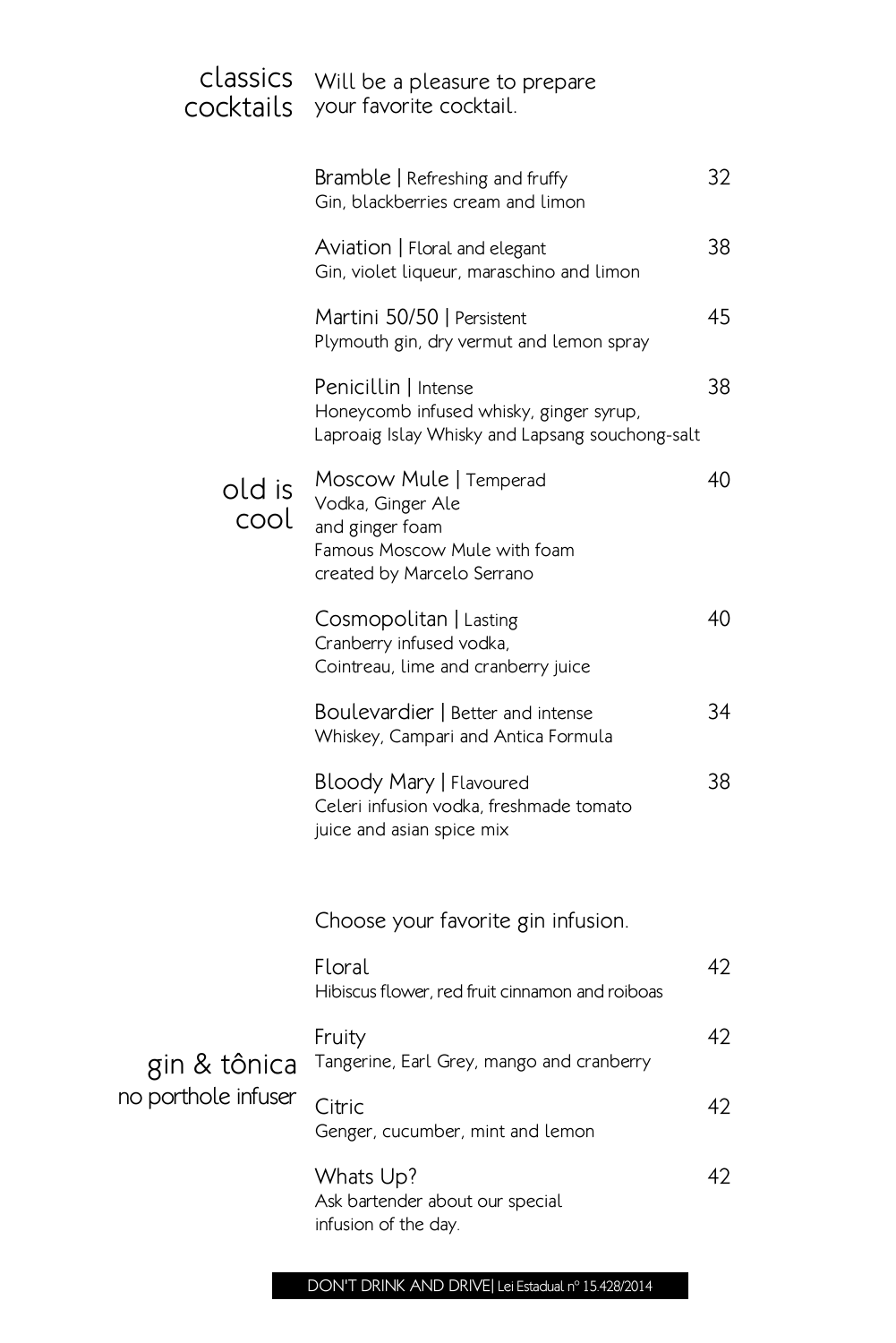Try our traditional recipe or choose your distilled and ask bartender about fruit opcions for the day.

| caipirinhas                   | Caipirinha<br>Cachaça, lime and sugarr                                                                                                                                                       | 25                                         |
|-------------------------------|----------------------------------------------------------------------------------------------------------------------------------------------------------------------------------------------|--------------------------------------------|
|                               | With Vodka Ketel One<br>With Japanese Sake                                                                                                                                                   | 32<br>32                                   |
| beer                          | Stella Artois<br>Heineken<br>Cerpa<br>Kirin<br>Corona<br>Praya<br>Sapporo   650ml                                                                                                            | 16<br>16<br>18<br>16<br>16<br>22<br>60     |
| sake beer                     | Yuzu Witbier   500ml<br>Koy Life   500ml<br>Koy Ultimate Life   720ml                                                                                                                        | 35<br>46<br>120                            |
| non<br>alcoholic<br>beverages | Still or sparkling water<br>Acqua Panna<br>San Pellegrino<br>Fever Tree Tonic<br>Refrigerantes<br>Feel Good tea<br>Coconut water<br>Natural juice<br>Limon, Orange, Pineapple and watermelon | 8<br>15<br>15<br>15<br>9<br>10<br>15<br>15 |
| non<br>alcoholic              | Natural tangerine juice<br>Coffee<br>Tea<br>House made tomato juice<br>House made limon gras iced tea<br>Hibiscus and limon iced tea<br>House made herd tea with limon,                      | 18<br>8<br>8<br>16<br>10<br>10             |
| cocktails                     | tangerine or ginger                                                                                                                                                                          | 10                                         |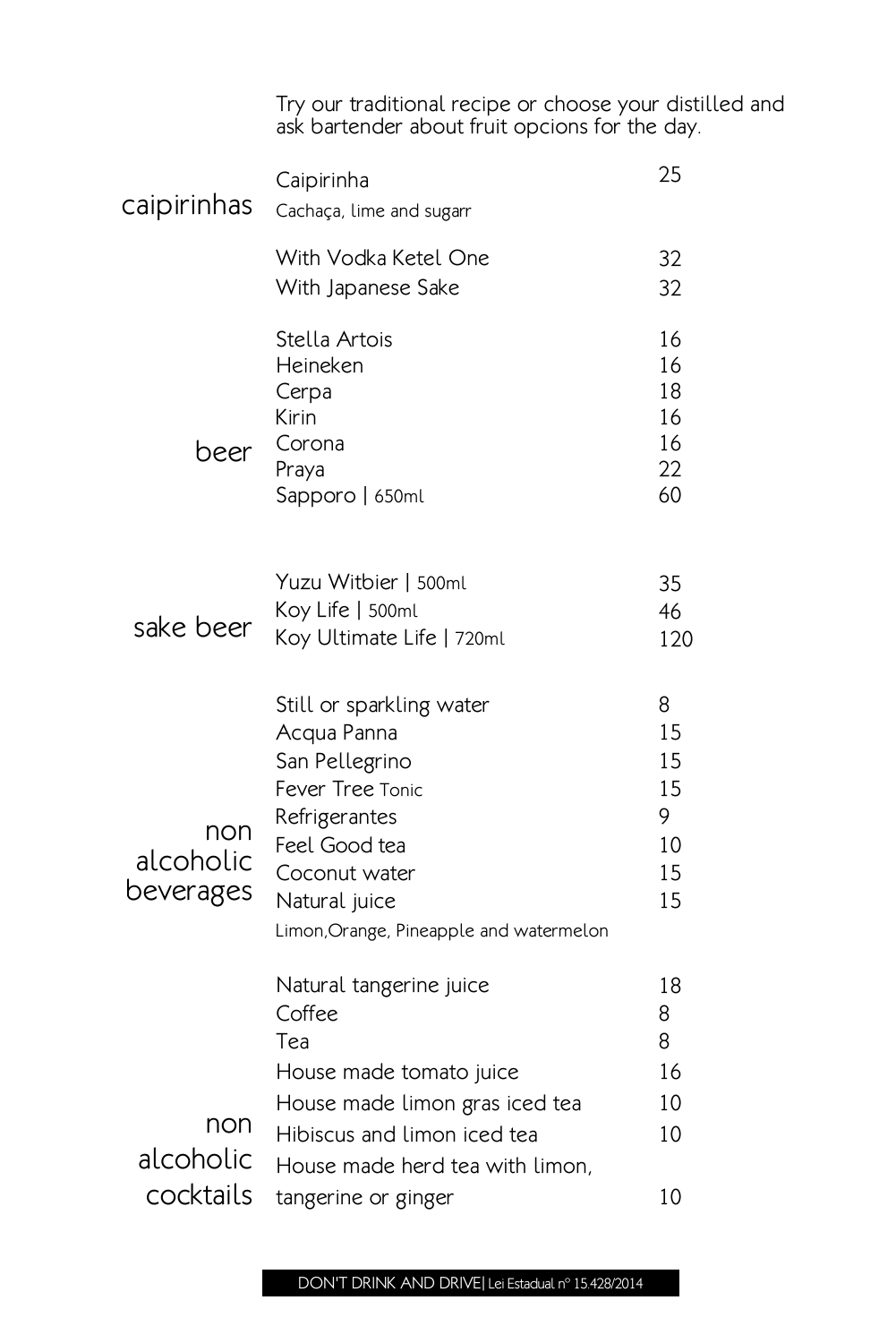|           | <b>SAKES</b>                                                                                                                                                                                                        | 1,8l              |                                 | 720ml 300ml | Dose<br>180ml   |
|-----------|---------------------------------------------------------------------------------------------------------------------------------------------------------------------------------------------------------------------|-------------------|---------------------------------|-------------|-----------------|
|           | futsushu MIYAKO Homare Dry                                                                                                                                                                                          |                   |                                 |             | 35              |
| honjozo   | YAMAMOTO Honke Nama Chozou<br>HAKUSHIKA Honjozo<br><b>TAKASHIMIZU Seisen</b><br><b>HAKUTSURU Josen</b><br>YAUEMON Honjozo Kanzukuri                                                                                 | 380<br>340<br>390 | 180<br>180<br>260<br>190        | 100         | 54<br>45        |
| junmai    | HAKUSHIKA Tokusen Junmai<br>NIIDA Shizenshu Kan Atsurae Kimoto<br>Junmai<br>YAUEMON Junmai Karakuti<br>HAKUTSURU Junmai Dry                                                                                         | 420<br>500        | 190<br>400<br>240<br>210        | 140         | 57<br>120<br>55 |
| guinjo    | YAMAMOTO Honke Mizu no Shirabe<br>KIKUSUI Junmai Guinjo<br>TAKASAGO Junmai Taisetsu Ice Dome<br>JOZEN Mizuno Gotoshi (Jozen White)<br>HAKUTSURU Junmai Guinjo                                                       | 880<br>920        | 320<br>480<br>640<br>490<br>250 | 310<br>120  | 145<br>147      |
| daiguinjo | DASSAI 23 Junmai Daiguinjo<br>DASSAI 45 Junmai Daiguinjo<br>ZAKU Miyabi No Tomo Nakadori<br>Junmai Daiguinjo<br>YAUEMON Daiguinjo Karakuti<br>HAKUTSURU "YAMADAHO"Junmai<br>Daiguinjo<br>HAKUTSURU Junmai Daiguinjo | 560               | 900<br>460<br>690<br>420<br>520 | 220         | 60              |
|           |                                                                                                                                                                                                                     |                   |                                 |             |                 |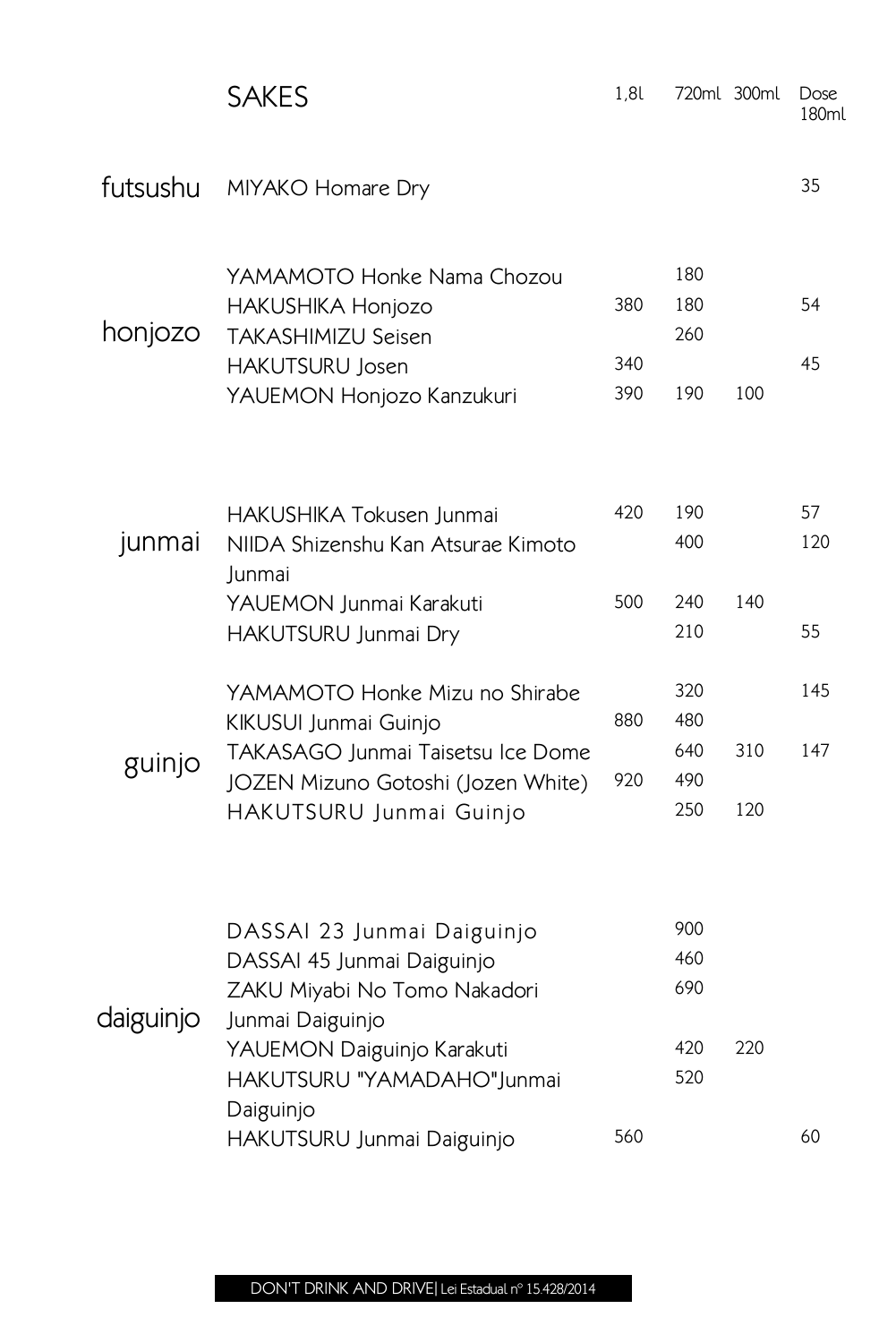|               |                                                                                                                                                                                                                                  | 750ml                           | Taça<br>187ml |
|---------------|----------------------------------------------------------------------------------------------------------------------------------------------------------------------------------------------------------------------------------|---------------------------------|---------------|
| champagne     | Veuve Cliquot Brut   Reims - France<br>Veuve Cliquot Rose   Reims - France<br>Dom Perignon Brut   Reims - France                                                                                                                 | 580<br>620<br>2200              |               |
| sparkling     | Chandon Réserve Brut   Garibaldi - Brazil<br>Chandon Brut Rosé   Garibaldi - Brazil<br>Anna de Cordoniu Reserva Blanc de Blancs  <br>Penedés - Espanha                                                                           | 140<br>160<br>160               | 50<br>60      |
| rosé<br>wine  | Maxime   Provence - France<br>Garzón Pinot Noir   Maldonado - Uruguay<br>M de Minuty   Provence - France<br>Minuty Prestige   Provence - France<br>Minuty 281   Provence - France                                                | 140<br>160<br>360<br>490<br>920 | 40<br>45      |
|               | <b>ARGENTINA</b><br>Andeluna Raíces Chardonnay   Mendoza<br>Sophenia Altosour Reserve Chardonnay   Mendoza<br>Alto Las Hormigas Chenin Blanc   Mendoza<br>Catena Chardonnay   Mendoza                                            | 120<br>140<br>180<br>270        | 40            |
| white<br>wine | <b>CHILE</b><br>Punta de Los Lobos Chardonnay   Valle del Colchagua<br>Terrapura Sauvignon Blanc   Valle Central<br>Armador Sauvignon Blanc<br>Orgânico   Valle de San Antonio<br>Arboleda Sauvignon Blanc   Valle del Colchagua | 130<br>140<br>155<br>290        | 40            |
|               | <b>URUGUAY</b><br>Garzón Estate Pinot Grigio   Maldonado<br>Don Pascual Reserva Viognier   Juanicó                                                                                                                               | 150<br>150                      |               |
|               | <b>PORTUGAL</b><br>Villa Rosa Bical, Maria-Gomes, Arinto   Bairrada<br>Luis Pato Maria Gomes   Bairrada<br>Pacheca Superior   Douro                                                                                              | 120<br>190<br>190               |               |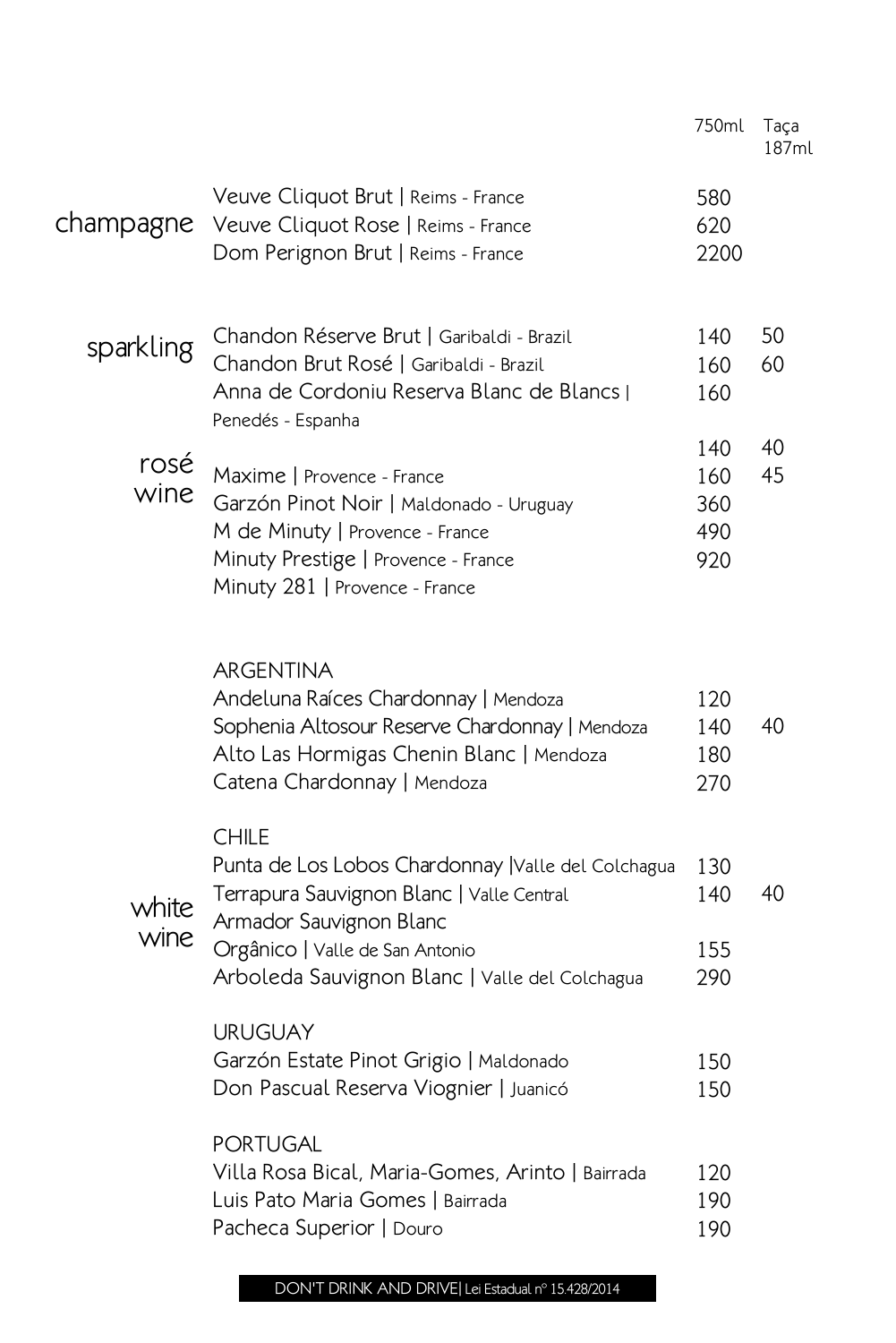|               |                                                                                                                                                                                                                                                                          | 750ml                           | Taça<br>187ml |
|---------------|--------------------------------------------------------------------------------------------------------------------------------------------------------------------------------------------------------------------------------------------------------------------------|---------------------------------|---------------|
|               | <b>ITALY</b><br>Arcaica Pinot Grigio Terre Siciliane IGT   Sicilia<br>Barone Montalto Acquerello Pinot Grigio   Sicilia<br>Bonacchi Pinot Grigio delle Venezie   Toscana                                                                                                 | 110<br>140<br>150               | 35<br>40      |
| white<br>wine | <b>FRANCE</b><br>Premier Rendez-Vous Sauvignon Blanc   Gasgocne<br>Prince de Gascogne   Gasgocne<br>Domaine de Pedrycourt Chablis   Bourgogne<br>Domaine Laroche Chablis   Bourgogne                                                                                     | 140<br>160<br>400<br>540        | 40            |
| red<br>wine   | <b>ARGENTINA</b><br>Alto Las Hormigas Tinto Blend   Mendoza<br>Pulenta La Flor Cabernet Sauvignon   Mendoza<br>Catena Malbec   Mendoza<br>El Enemigo Cabernet Franc   Mendoza                                                                                            | 140<br>180<br>280<br>380        | 40<br>50      |
|               | <b>CHILE</b><br>Mancura Etnia Carbenet Sauvignon   Valle Central<br>Leyda Reserva Pinot Noir   Valle de Leyda<br>Armador Carmenère Orgânico   Valle de San Antonio<br>1865 Selected Vineyards Cabernet Sauvignon  <br>Curicó<br>Arboleda Pinot Noir   Valle do Aconcágua | 120<br>140<br>155<br>460<br>290 | 35<br>40      |
|               | <b>SPAIN</b><br>Bayanegra Tempanillo   Albacete<br>Marqués de Riscal Reserva   Rioja<br>Marqués de Murrieta Reserva   Rioja<br>Valbuena n. 5   Ribera del Duero                                                                                                          | 140<br>460<br>480<br>2300       |               |
|               | <b>ITALY</b><br>Bonacchi Primitivo IGT Puglia   Toscana<br>Fantini Montepulciano d'Abruzzo   Abruzzo                                                                                                                                                                     | 150<br>180                      |               |
|               | <b>FRANce</b><br>Les Temps des Vendanges IGP<br>Comté Tolosan   Cahors<br>D. Laurent Bourgogne "Cuv Numero 1"   Bourgogne<br>Phillipe Pacalet Gevrey Chambe   Bourgogne                                                                                                  | 180<br>690<br>1250              |               |

DON'T DRINK AND DRIVE| Lei Estadual nº 15.428/2014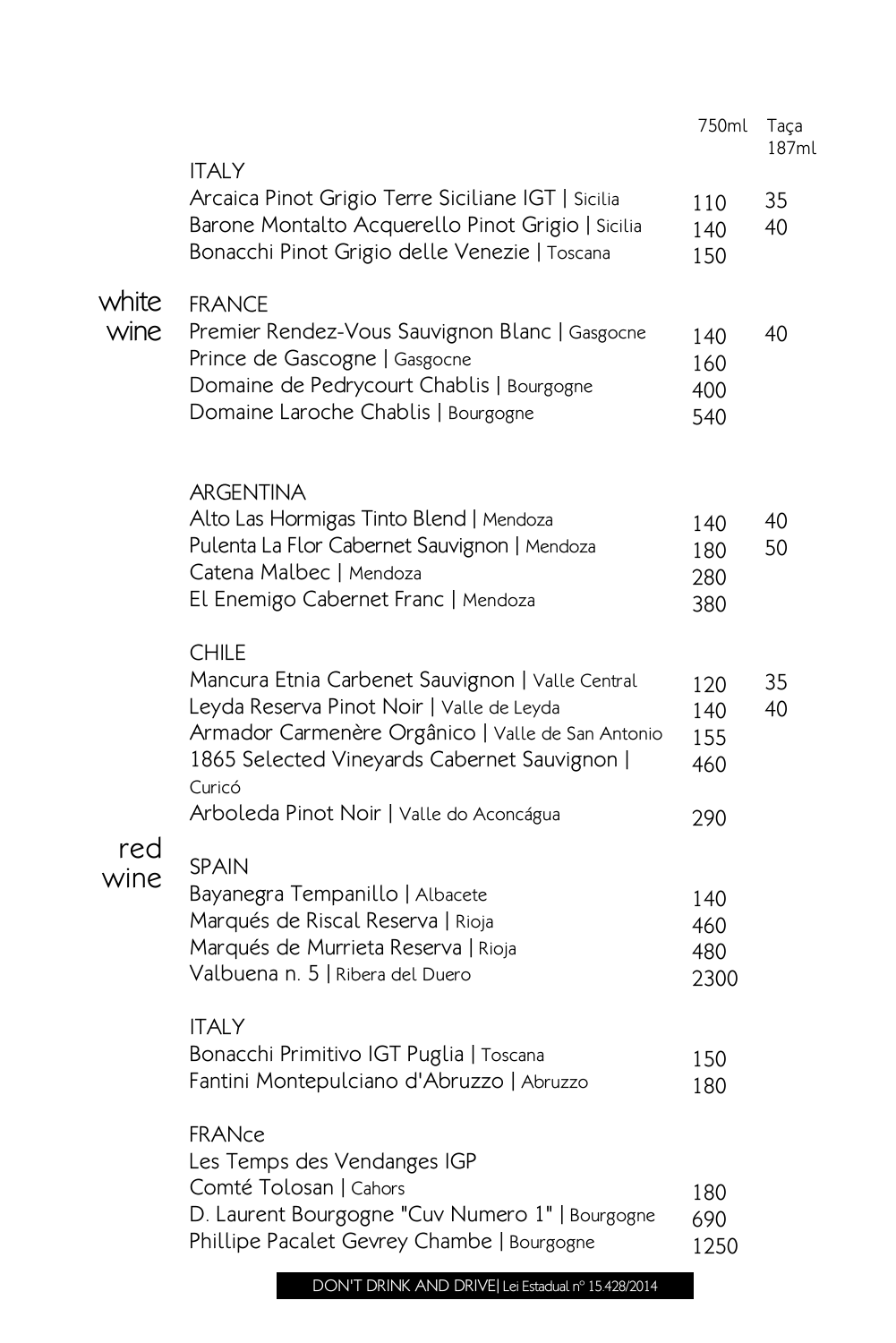ŌŌ

## executive sushi e sashimi

80

- 1 Starter
- 1 salmon or tuna temaki
- 1 Robata
- 3 Sashimi slices
- 2 Sushis
- 4 Parts of batera ou hot roll
- 1 Missoshiro
- 1 Dessert

nakka executive 90

- 1 Starter
- 1 salmon or tuna temaki
- 1 Robata
- 2 Sushis
- 4 Parts of batera ou hot roll
- 1 Hot dish
- 1 Missoshiro
- 1 Gohan
- 1 Dessert

All sishes that are part of the executive menus will be determined by the Chef each day.

Only available during lunch, exero weekends and holidays.